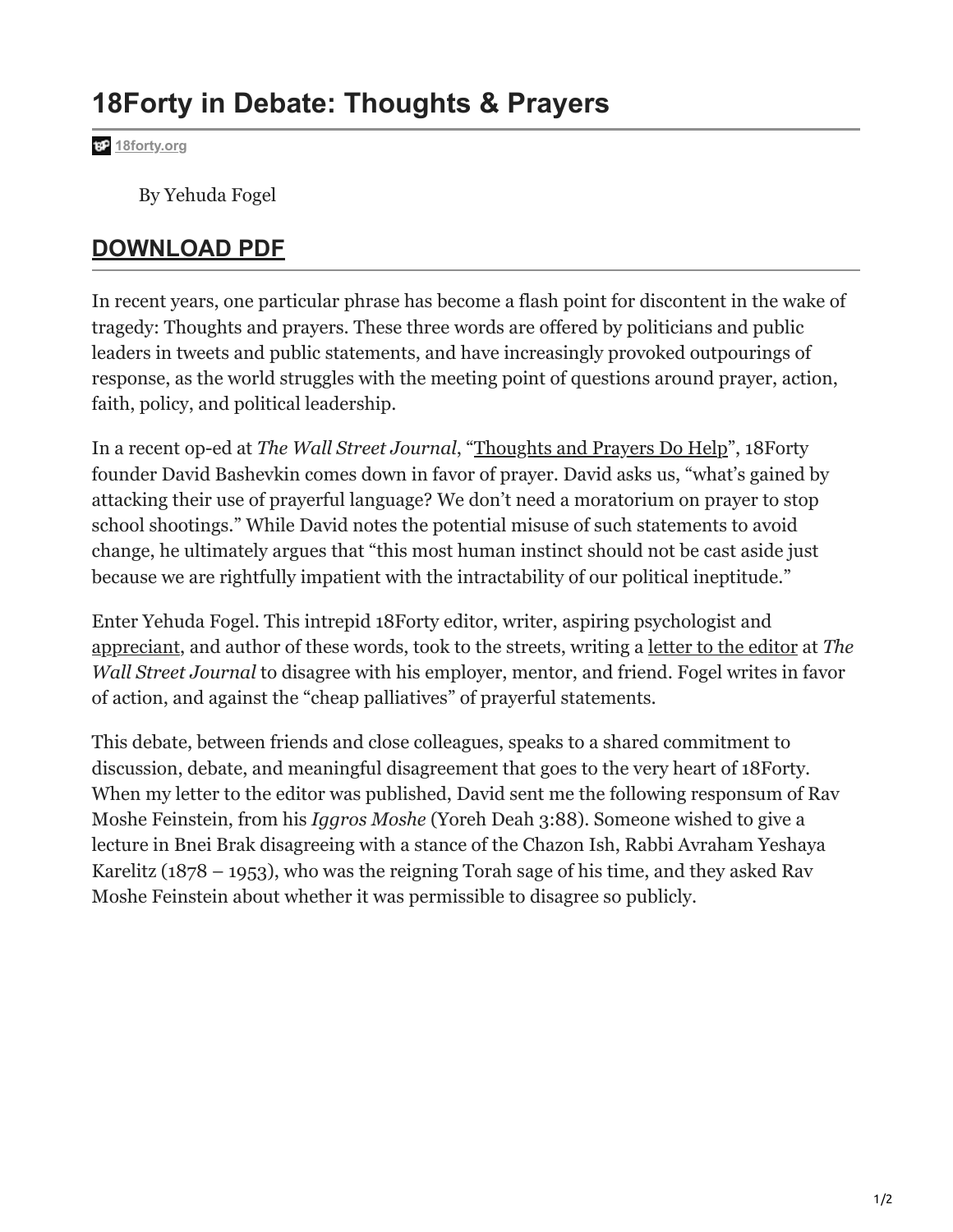Is it permitted to argue with the words of our Sages in public – even in their communities?

I really don't understand why you are concerned. In fact the opposite is true. It is in fact showing respect to the Chazon Ish by mentioning his Torah view and examining his words – even though you don't end up agreeing with him. It would be inconceivable to the Chazon Ish that there shouldn't be a *talmid chochom* who disagreed with him. It is simply not possible that he would be bothered by this, and in fact the opposite is true. He loved truth and peace, as it says (Yevamos 14b) concerning the dispute between Beis Shammai and Beis Hillel. In fact the idea that the deceased *talmid chochom* gets pleasure from discussion of his Torah work – is even when it is disputed. However, obviously it has to be mentioned respectfully.

This spirit of respectful and deep engagement drives us forward. We invite you to consider David's words, as well as my own, and let us know what you think. We close with an ancient parable, one we might both be able to agree with, in the hope that we can pray and work towards a safer and better world.

*Past the seeker, as he prayed, came the crippled and the beggar and the beaten. And seeing them, the holy one went down into deep prayer and cried, "Great God, how is it that a loving creator can see such things and yet do nothing about them?"*

*And out of the long silence, God said: "I did do something about them. I made you."*

### **Read David's op-ed: ["Thoughts and Prayers Do Help"](https://www.wsj.com/articles/thoughts-and-prayers-do-help-religion-lincoln-uvalde-texas-mass-shooting-policy-11654030138)**

**[Read Yehuda's response: "The Problem With the 'Thoughts and Prayers' of](https://www.wsj.com/articles/thoughts-and-prayers-shooting-mass-school-gun-control-regulation-action-uvalde-11654295616) Politicians"**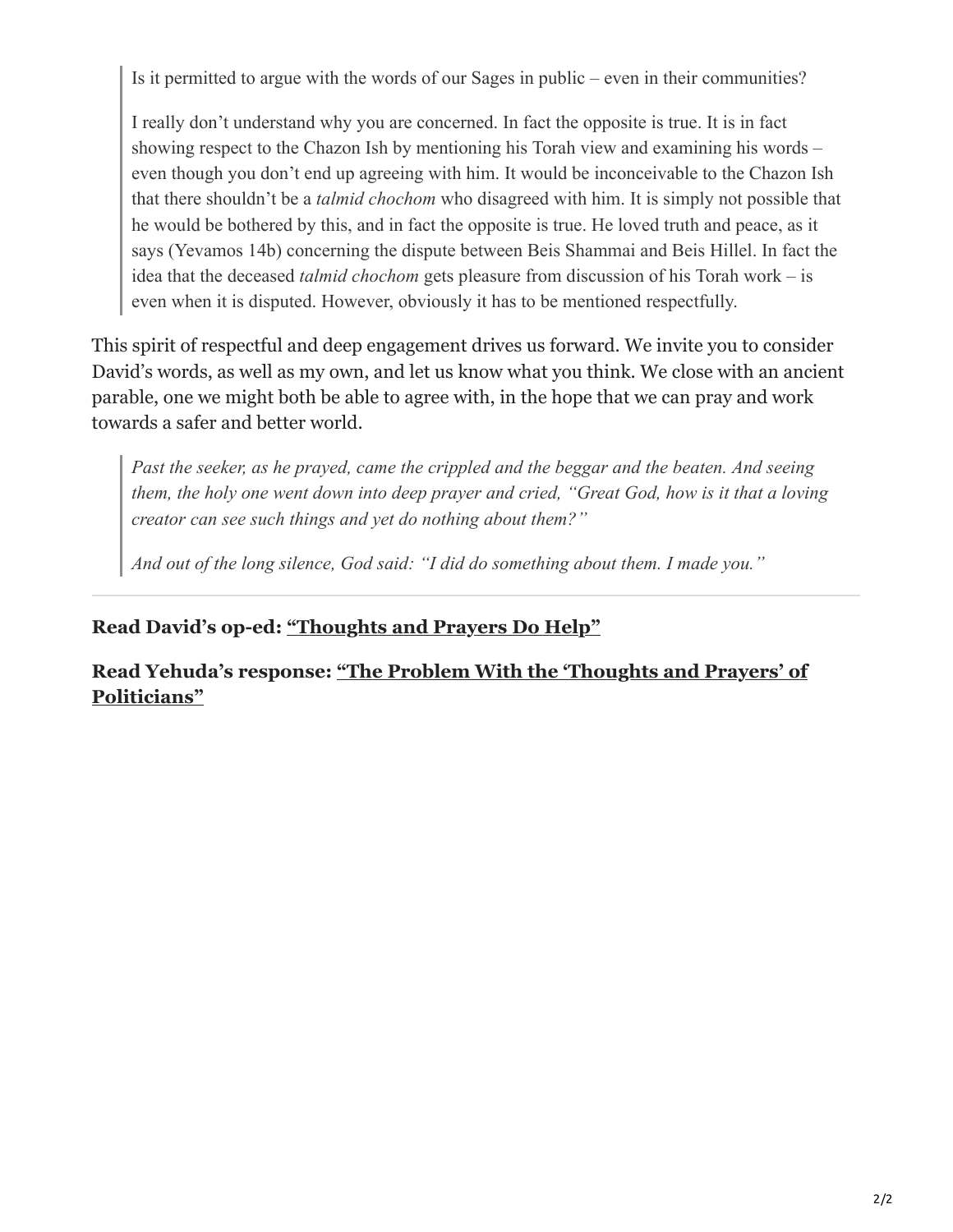# **Thoughts and Prayers Do Help**

**wsj.com**[/articles/thoughts-and-prayers-do-help-religion-lincoln-uvalde-texas-mass-shooting-policy-11654030138](https://www.wsj.com/articles/thoughts-and-prayers-do-help-religion-lincoln-uvalde-texas-mass-shooting-policy-11654030138)

May 31, 2022

#### By David Bashevkin

#### May 31, 2022 6:38 pm ET



**A memorial for the victims of the Robb Elementary School mass shooting in Uvalde, Texas, May 29.**

Photo: Michael M. Santiago/Getty Images

Many Americans are understandably tired of prayers to end mass shootings. Familiar platitudes such as "thoughts and prayers to the families" seem hollow when offered without clear policy proposals. But the presence of prayer preserves the urgency for action and has since America's inception.

In 1865, amid the Civil War, Abraham Lincoln was inaugurated to his second term as president. He delivered one of the shortest but most memorable inaugural addresses in our nation's history. "Fondly do we hope," he famously said, "fervently do we pray—that this mighty scourge of war may speedily pass away."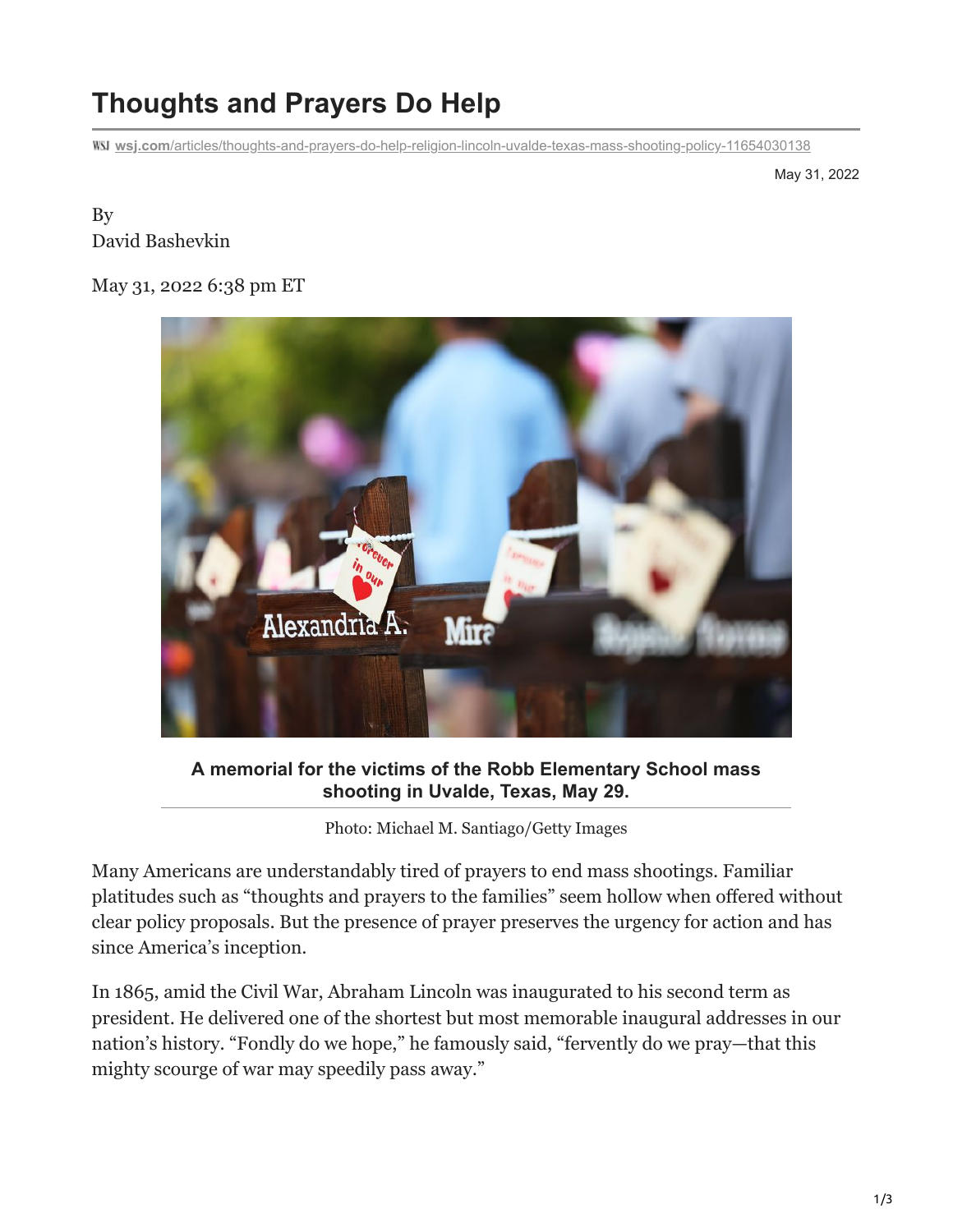Lincoln of course did not stop at prayer. A little over a month later he oversaw the Confederacy's surrender to the Union army. But he couched the U.S. mission of victory in the language of prayer because those sorts of words transform a political cause into an existential need. Prayer is the language we use to express our most urgent and essential desires. I don't pray for lower gas prices; I do pray for the end of school shootings.

While it's understandable to be frustrated with those who offer such prayers, attacking them for it alienates many—of all political persuasions—who find comfort and urgency in prayerful words. Turning the important debate over the proper course of action on school shootings into an inquisition on prayer only makes it more difficult to conduct that discourse. Political conversations, particularly on emotionally fraught issues such as this one, are already eroding. Politicians must present real policy measures that will meaningfully address this crisis, but what's gained by attacking their use of prayerful language? We don't need a moratorium on prayer to stop school shootings.

At the same time, prayerful people must be careful that they don't let this sort of pessimism rob their words of earnestness. I once heard a story about a group of Jews who gathered together in Jerusalem to pray for rain during a drought. As they prayed, one child innocently looked up at everyone and asked, "How come no one brought their umbrellas?" Our prayers to end school shootings need to be serious efforts, accompanied by actions appropriate to the hope that our petitions will be answered.

Lincoln reportedly said, "I have been driven many times upon my knees by the overwhelming conviction that I had nowhere else to go." The random murder of children has, once again, driven our country to its knees. And perhaps it is frustration that we again find ourselves here, with seemingly nowhere else to go, that has created a cynicism and aversion to the vulnerability that prayer represents. But this most human instinct should not be cast aside just because we are rightfully impatient with the intractability of our political ineptitude.

It's when we're forced to our knees that we need the language of prayer most. Yes, we should emphatically call out the absence of action, but prayer and its attending seriousness are part and parcel with taking action. So, fondly do I continue to hope and fervently do I continue to pray that this mighty scourge of gun violence may speedily pass away.

*Mr. Bashevkin is the director of education for NCSY and the founder of 18forty, a media site exploring big Jewish questions.*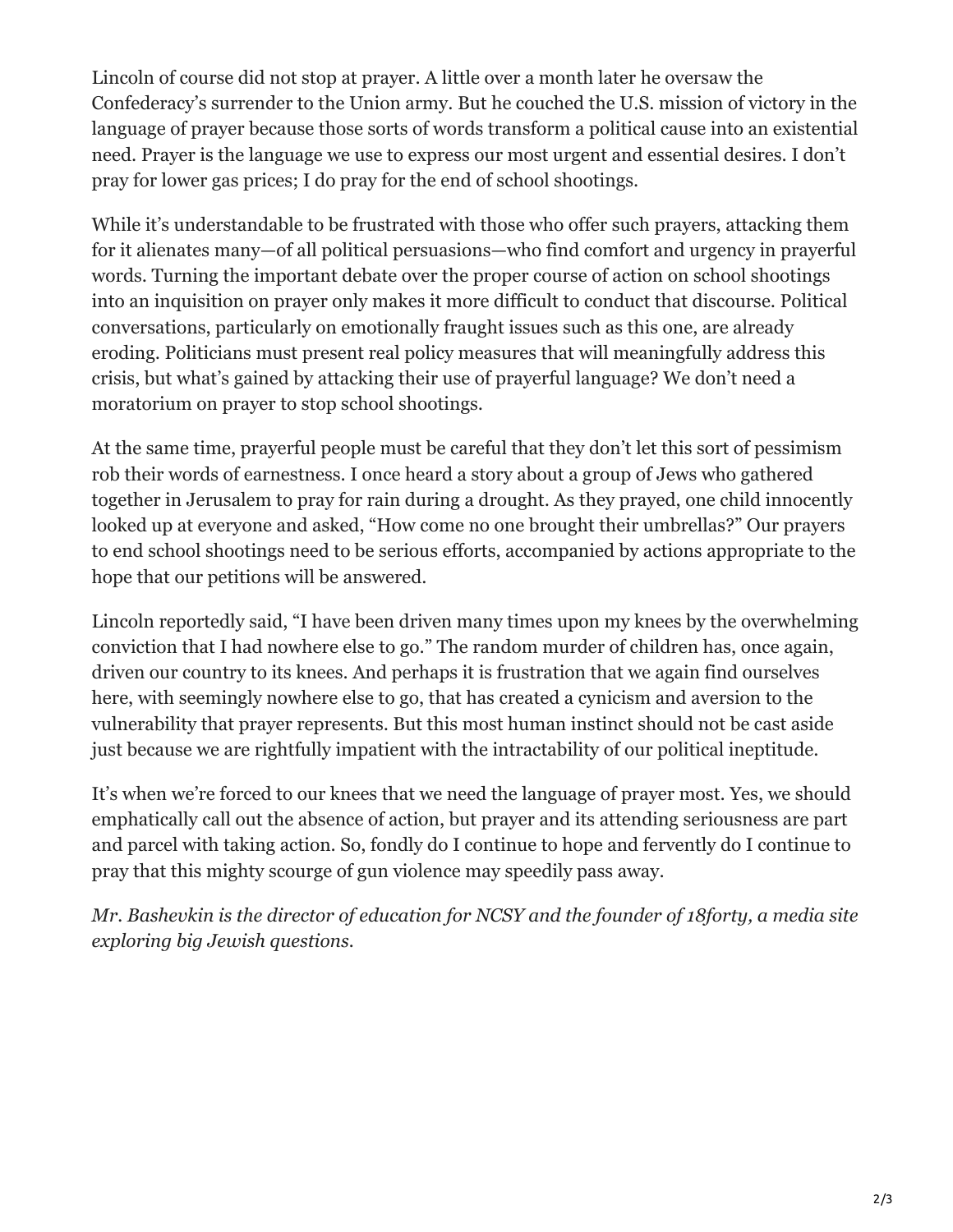WSJ Opinion: Will Gun Control Prevent Another Uvalde? You may also like



WSJ Opinion: Will Gun Control Prevent Another Uvalde?Play video: WSJ Opinion: Will Gun Control Prevent Another Uvalde? Journal Editorial Report: An intense partisan political battle returns. Images: AFP/Getty Images Composite: Mark Kelly

Copyright ©2022 Dow Jones & Company, Inc. All Rights Reserved. 87990cbe856818d5eddac44c7b1cdeb8

Appeared in the June 1, 2022, print edition.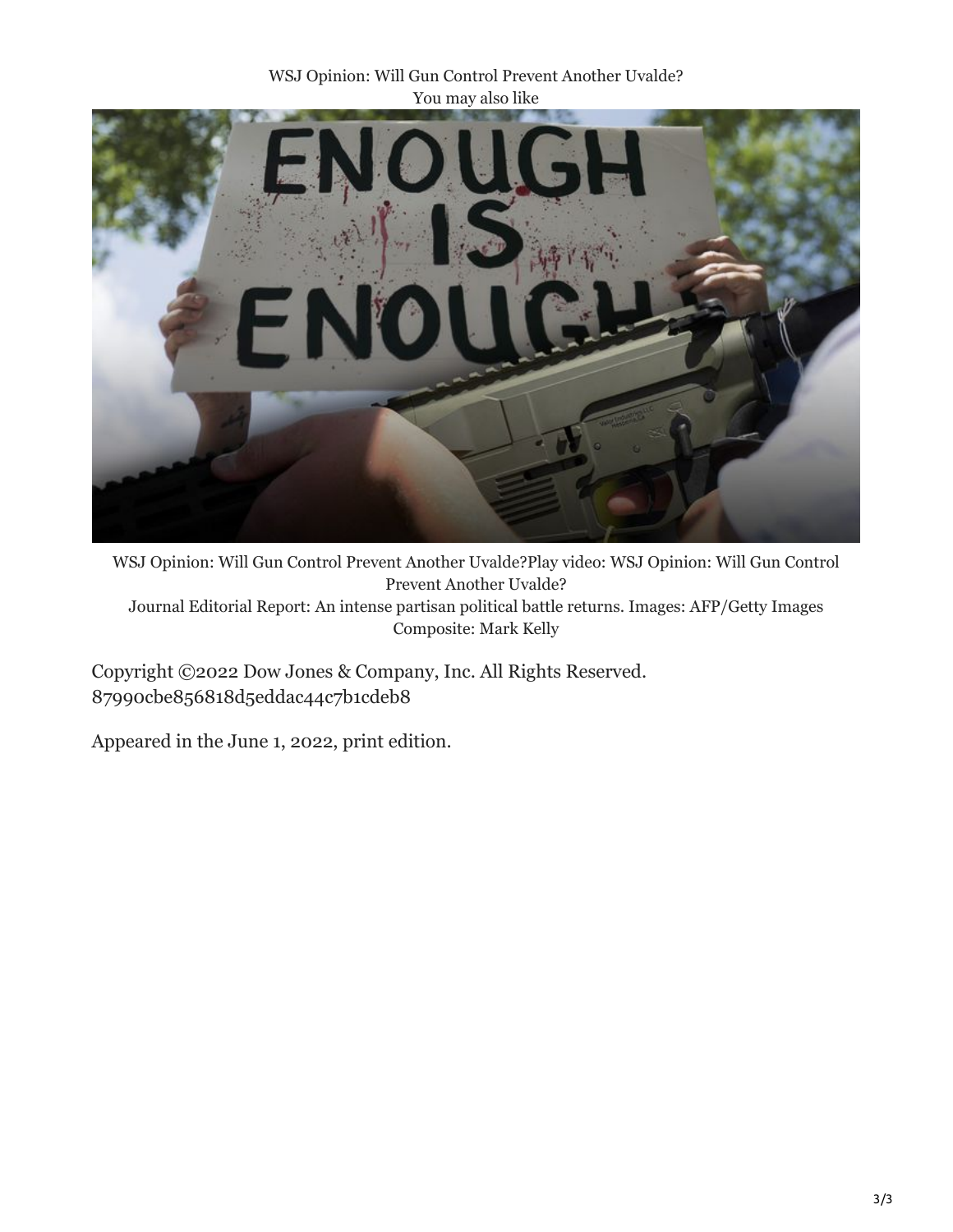## **The Problem With the 'Thoughts and Prayers' of Politicians**

**wsj.com**[/articles/thoughts-and-prayers-shooting-mass-school-gun-control-regulation-action-uvalde-11654295616](https://www.wsj.com/articles/thoughts-and-prayers-shooting-mass-school-gun-control-regulation-action-uvalde-11654295616)

June 6, 2022

## **The sea split when the Israelites marched forward, not when they prayed for a miracle to split the sea for them.**

June 6, 2022 1:11 pm ET



**Prayers are offered during a vigil at Sacred Heart Catholic Church in Uvalde, Texas, May 28.**

Photo: tannen maury/Shutterstock

In "[Thoughts and Prayers Do Help"](https://www.wsj.com/articles/thoughts-and-prayers-do-help-religion-lincoln-uvalde-texas-mass-shooting-policy-11654030138?mod=article_inline) (op-ed, June 1), David Bashevkin urges us to see "prayer and its attending seriousness" as "part and parcel with taking action." I agree that prayer may be part and parcel of taking action, but it isn't always. My discomfort as a person of faith with politicians offering "thoughts and prayers" in the wake of school shootings isn't because I don't value the potency of prayer, but rather because these statements are offered as a cheap palliative by those who should be effecting meaningful change.

Rabbi Bashevkin quotes Lincoln: "I have been driven many times upon my knees by the overwhelming conviction that I had nowhere else to go." Perhaps this is the issue; our leaders pray, overwhelmed by a conviction that there is nothing else to do, when there is so much yet